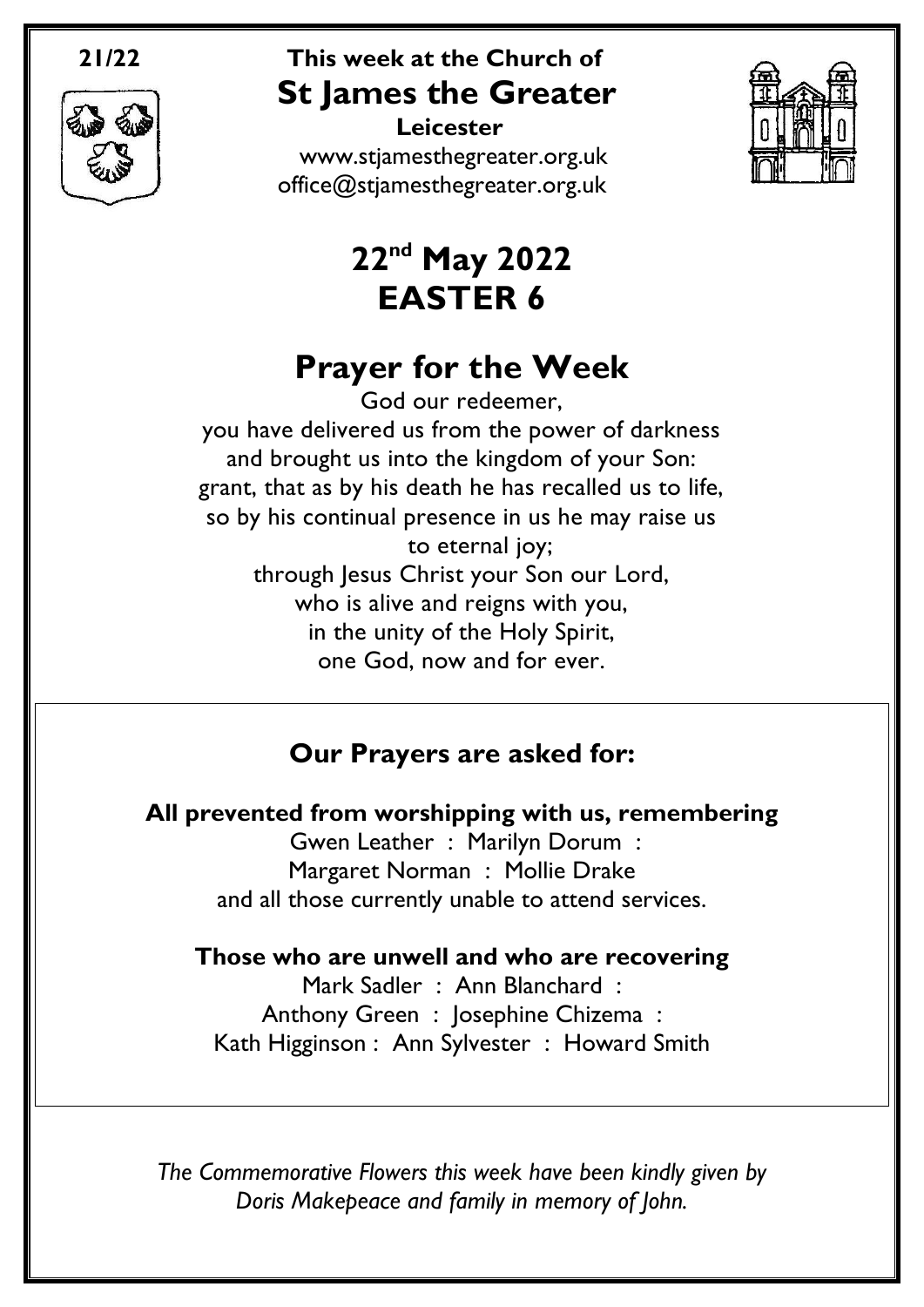### **08.30 Welcome to St James the Greater Holy Communion**

Common Worship Order One (Traditional) Celebrant: The Reverend Jane Sharp Churchwarden: Julia Walker

#### **Please take this leaflet away with you at the end of the Service.**

COVID-19 has become a feature of our lives for the foreseeable future. At St James we will still provide **hand sanitiser** and if you require seat **notices** asking members of the congregation **not to sit next to you**, these are available on the tables you can see as you come into Church, you may wish to place a notice on several chairs. Given the current state of infections you may want to return to mask-wearing.

### **10.30 Sung Eucharist** *See order of service*

Celebrant: The Reverend Andrew Quigley, Vicar Churchwardens: Simon Edwards and April Rule Servers: Michael Bull and Tony Chizema Setting: Missa Brevis – Wills. Gloria - Thorne

### **OPENING HYMN 345 Lord of beauty, thine the splendour GLORIA** *Thorne* **READING** Acts 16. 9-15 *read by Mike Rule*

During the night Paul had a vision: there stood a man of Macedonia pleading with him and saying, 'Come over to Macedonia and help us.' <sup>10</sup>When he had seen the vision, we immediately tried to cross over to Macedonia, being convinced that God had called us to proclaim the good news to them.

11 We set sail from Troas and took a straight course to Samothrace, the following day to Neapolis,  $^{12}$ and from there to Philippi, which is a leading city of the district of Macedonia and a Roman colony. We remained in this city for some days. <sup>13</sup>On the sabbath day we went outside the gate by the river, where we supposed there was a place of prayer; and we sat down and spoke to the women who had gathered there.  $14A$  certain woman named Lydia, a worshipper of God, was listening to us; she was from the city of Thyatira and a dealer in purple cloth. The Lord opened her heart to listen eagerly to what was said by Paul. <sup>15</sup>When she and her household were baptized, she urged us, saying, 'If you have judged me to be faithful to the Lord, come and stay at my home.' And she prevailed upon us.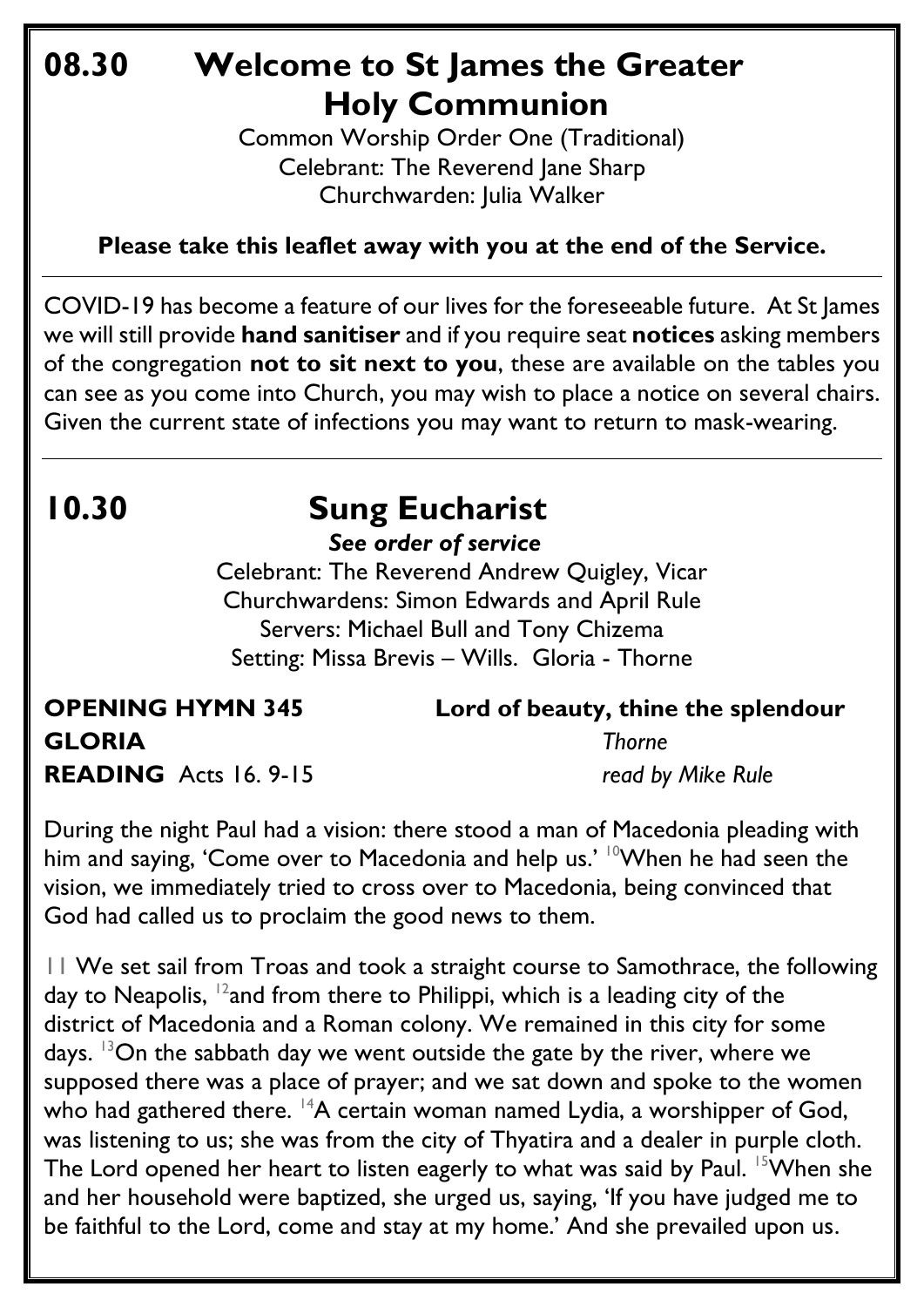#### **GRADUAL HYMN 633 (ii) Filled with the Spirit's power**

#### **GOSPEL** John 14. 23-29

Jesus answered him, 'Those who love me will keep my word, and my Father will love them, and we will come to them and make our home with them.  $24$  Whoever does not love me does not keep my words; and the word that you hear is not mine, but is from the Father who sent me.

25 'I have said these things to you while I am still with you. <sup>26</sup>But the Advocate, the Holy Spirit, whom the Father will send in my name, will teach you everything, and remind you of all that I have said to you.  $27$  Peace I leave with you; my peace I give to you. I do not give to you as the world gives. Do not let your hearts be troubled, and do not let them be afraid.  $^{28}$ You heard me say to you, "I am going away, and I am coming to you." If you loved me, you would rejoice that I am going to the Father, because the Father is greater than I.  $^{29}$ And now I have told you this before it occurs, so that when it does occur, you may believe.

SERMON GERMON The Reverend Andrew Quigley INTERCESSIONS The Reverend Andrew Quigley **OFFERTORY HYMN 624** Faith overcomes! ANTHEM If ye love me *Tallis*  **POST COMMUNION HYMN 434 (ii) Christ bids us break the bread** 

#### **Post Communion Prayer**

God our Father, whose Son Jesus Christ gives the water of eternal life: may we thirst for you, the spring of life and source of goodness, through him who is alive and reigns, now and for ever.

**RECESSIONAL HYMN 569 (i) The kingdom of God is justice and joy**

ORGAN VOLUNTARY – J.S. Bach Fugue in f minor, BWV 534

*Please be aware of those remaining to listen* **Please take this leaflet away with you at the end of the Service.**  *Everyone is invited for refreshments at the back of church after the service.*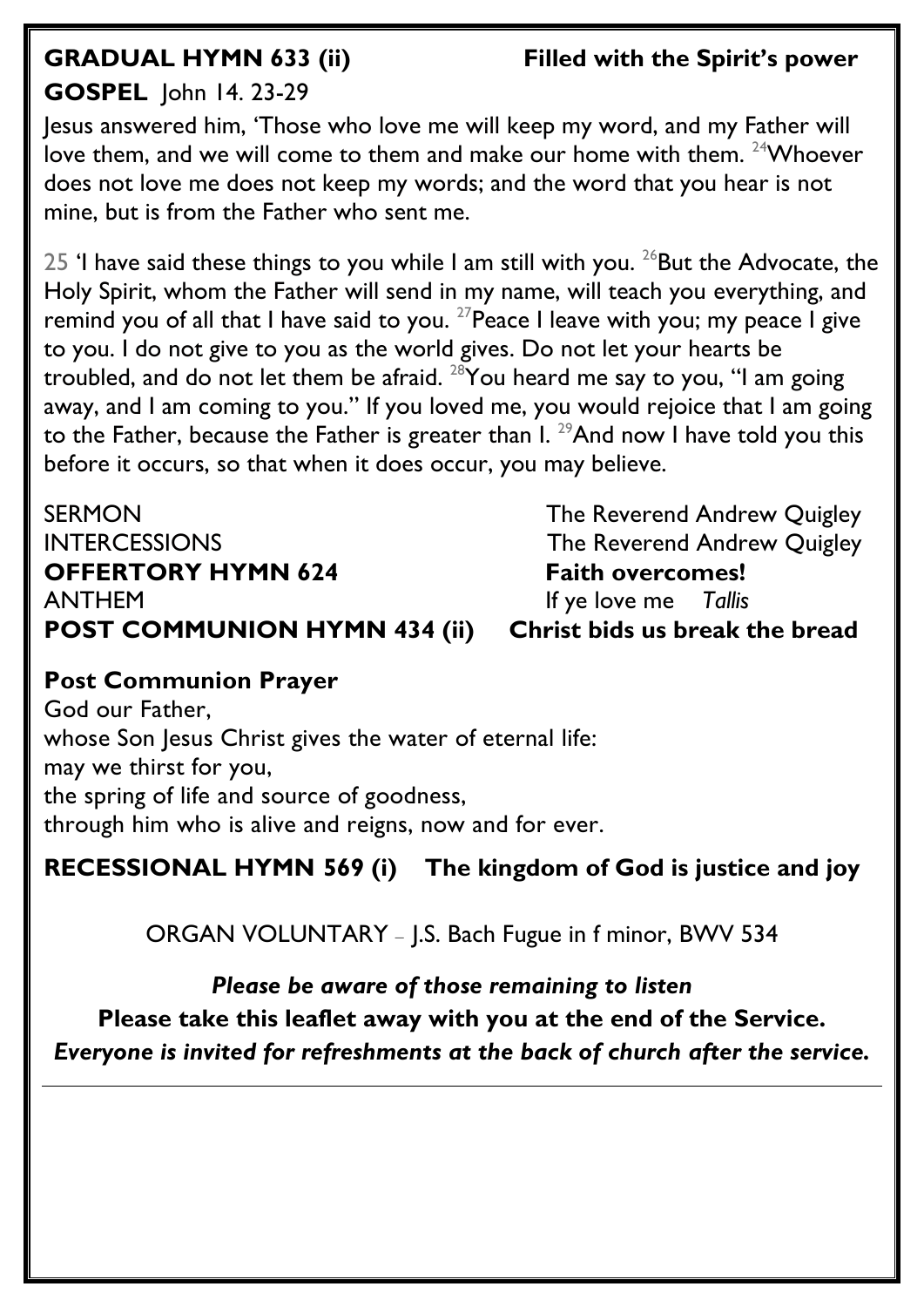## **The Vicar Writes**

In church we talk and pray a lot about and for peace. We know enough of our violent, cruel world to know that the gift of peace is beyond price. We also know that peace is more than the absence of war, and that the violence of the world begins in our hearts. Perhaps as well as praying for peace in the world, we need to pray that we more fully receive the gift of Christ's peace in our hearts.



## **18.30 Choral Evensong**

*See yellow order of service*

Officiant: The Reverend Andrew Quigley, Vicar Churchwardens: April Rule and David Kibert Servers: Hilary Rees and William Woolley

# **CONFESSION**

RESPONSES *Ferial*

FIRST LESSON Zephaniah 3. 14-20 *read by John Thompson*

Sing aloud, O daughter Zion;

shout, O Israel!

Rejoice and exult with all your heart,

O daughter Jerusalem!

- $15$  The LORD has taken away the judgements against you, he has turned away your enemies.
- The king of Israel, the LORD, is in your midst; you shall fear disaster no more.
- $16$  On that day it shall be said to Jerusalem:

#### Do not fear, O Zion;

- do not let your hands grow weak.
- <sup>17</sup> The LORD, your God, is in your midst, a warrior who gives victory;

he will rejoice over you with gladness,

he will renew you in his love;

he will exult over you with loud singing

- 18 as on a day of festival.
- I will remove disaster from you,

so that you will not bear reproach for it.

### **HYMN 209 Love's redeeming work is done**

### **PSALM 126** see music sheet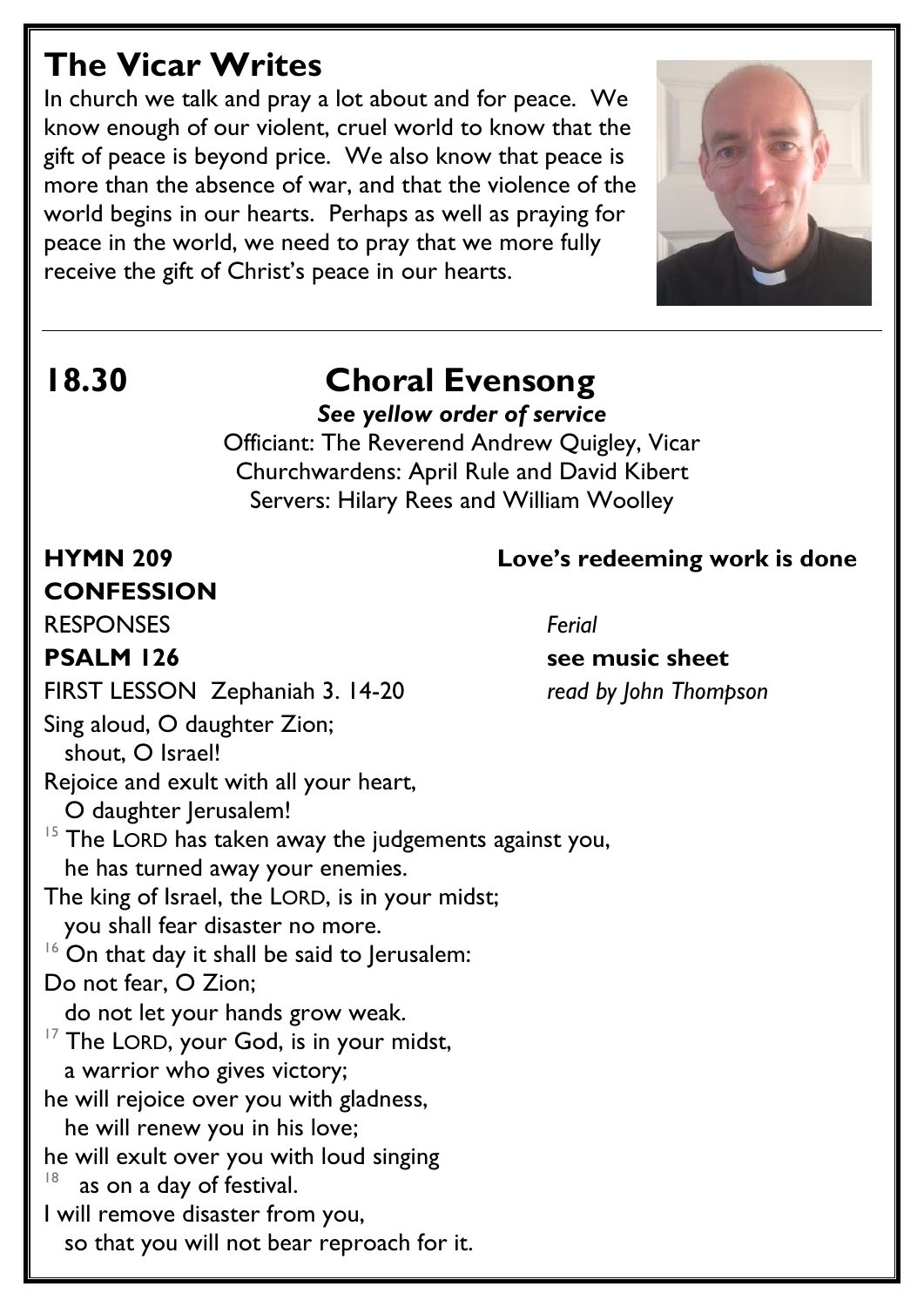<sup>19</sup> I will deal with all your oppressors at that time. And I will save the lame and gather the outcast, and I will change their shame into praise and renown in all the earth.  $20$  At that time I will bring you home, at the time when I gather you; for I will make you renowned and praised among all the peoples of the earth, when I restore your fortunes before your eyes, says the LORD.

MAGNIFICAT **see music sheet** 

SECOND LESSON Matthew 28. 1-10, 16-20 *read by David Kibert*

After the sabbath, as the first day of the week was dawning, Mary Magdalene and the other Mary went to see the tomb.  ${}^{2}$ And suddenly there was a great earthquake; for an angel of the Lord, descending from heaven, came and rolled back the stone and sat on it.  $3$ His appearance was like lightning, and his clothing white as snow.  ${}^{4}$ For fear of him the guards shook and became like dead men.  ${}^{5}$ But the angel said to the women, 'Do not be afraid; I know that you are looking for Jesus who was crucified. <sup>6</sup>He is not here; for he has been raised, as he said. Come, see the place where he lay.  $7$ Then go quickly and tell his disciples, "He has been raised from the dead, and indeed he is going ahead of you to Galilee; there you will see him." This is my message for you.' <sup>8</sup>So they left the tomb quickly with fear and great joy, and ran to tell his disciples. <sup>9</sup>Suddenly Jesus met them and said, 'Greetings!' And they came to him, took hold of his feet, and worshipped him. <sup>10</sup>Then Jesus said to them, 'Do not be afraid; go and tell my brothers to go to Galilee; there they will see me.'

16 Now the eleven disciples went to Galilee, to the mountain to which Jesus had directed them. <sup>17</sup>When they saw him, they worshipped him; but some doubted. <sup>18</sup>And Jesus came and said to them, 'All authority in heaven and on earth has been given to me. <sup>19</sup>Go therefore and make disciples of all nations, baptizing them in the name of the Father and of the Son and of the Holy Spirit,  $^{20}$  and teaching them to obey everything that I have commanded you. And remember, I am with you always, to the end of the age.'

NUNC DIMITTIS Sung by the Choir *Arnold Please remain seated but stand for the Gloria.*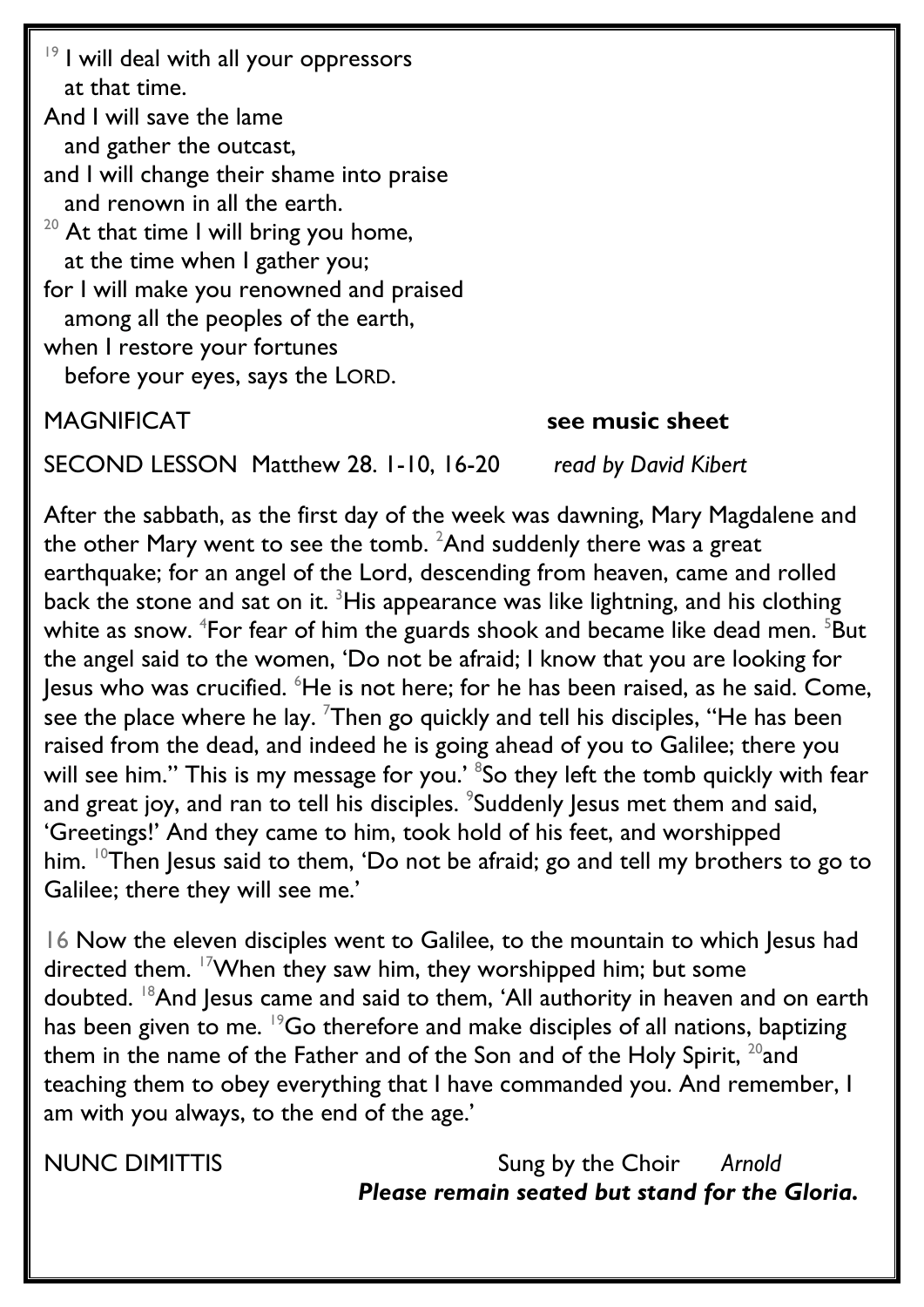| <b>THE CREED</b>           | see yellow service card, $p \, 3$                     |  |  |
|----------------------------|-------------------------------------------------------|--|--|
| <b>RESPONSES</b>           | Ferial                                                |  |  |
| <b>ANTHEM</b>              | Sing choirs of heaven Sheppard                        |  |  |
| <b>PRAYERS</b>             | The Reverend Andrew Quigley                           |  |  |
| <b>HYMN 220</b>            | Word that formed creation                             |  |  |
| <b>SERMON</b>              | The Reverend Andrew Quigley                           |  |  |
| <b>HYMN 194</b>            | Alleluia! Alleluia! Hearts to heaven and voices raise |  |  |
| <b>DISMISSAL Plainsong</b> | The Lord be with you. And with thy spirit.            |  |  |
|                            | Let us bless the Lord. Thanks be to God!              |  |  |

ORGAN VOLUNTARY – D. Buxtehude Toccata in F, BuxWV 157

 *Please be aware of those remaining to listen*  **Please take this leaflet away with you at the end of the Service.** 

### **The Week Ahead**

#### **Wednesday**

19.30 Choir Youth Group in the Undercroft.

21.00 **Compline** via Zoom. To join, please use the link or codes below: <https://us02web.zoom.us/j/83764793337?pwd=QIwMI2VPQrbhGqzfDIgvecv6vGNr-m.1> Meeting ID: 837 6479 3337 Passcode: zP0je9

#### **Thursday – Ascension Day**

- 10.30 **Holy Communion** Common Worship, Order 1 (traditional) Celebrant: The Reverend Andrew Quigley
- 11.00 Coffee Drop-In at the back of the Church
- 19.30 Sung Eucharist. Celebrant: The Reverend Andrew Quigley *Please note that incense will be used during the service.*

#### **Friday**

18.00 Choir Practice

19.00 Bible Study via Zoom. To join, please use the link or codes below: <https://us02web.zoom.us/j/83054314360?pwd=RU4yUzhVSnpSajZHanBZYU93K3pOdz09> Meeting ID: 830 5431 4360 Passcode: 922881

## **Sunday Next – Sunday after Ascension**

| 08.30 Holy Communion  | <b>Celebrant: The Reverend Andrew Quigley</b> |  |
|-----------------------|-----------------------------------------------|--|
| 10.30 Sung Eucharist  | Celebrant: The Reverend Andrew Quigley        |  |
|                       | Readings: Acts 16. 16-34 and John 17. 20-26   |  |
| 18.30 Choral Evensong | Officiant: Angela Jagger                      |  |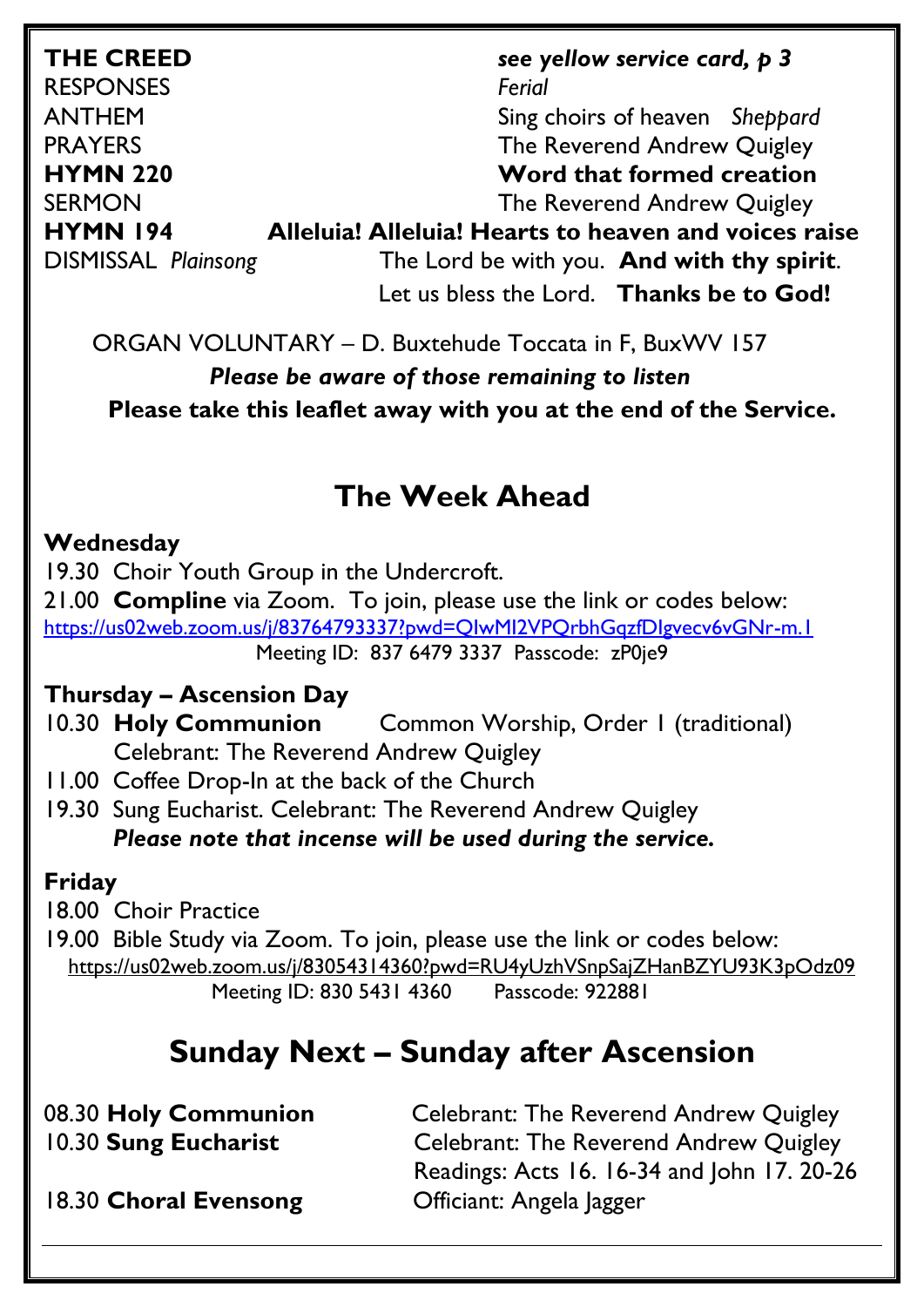**THE ANNUAL PAROCHIAL CHURCH MEETING** is currently delayed whilst accounts are prepared. However, in the meantime nomination papers for Church Wardens and members of the PCC are on the back table. Becoming a trustee gives an opportunity to serve our congregation. It is a vibrant and vital role; you will be able to choose and specialise in a particular area of church life as well as contribute to discussion on all matters before our PCC. PCC meetings are by their very nature business meetings, however there is always an ever present deepening spiritual fellowship and you may be surprised to know that laughter is also part of each meeting!

#### **PLATINUM JUBILEE**

### **PLATINUM JUBILEE LUNCH**

To celebrate the Queen's Platinum Jubilee, we will be booking a table at The Old Horse for a parish lunch, following the 10.30 am service on Thursday  $2^{nd}$  June. Even if you cannot attend the service, please do join us. The table will be booked for 12 pm. Please sign the sheet at the back of church or E-mail the church office by Sunday 22<sup>nd</sup> May to book a place.

**APPEAL FOR BELL RINGERS** It has been suggested that church bells (plural) should be rung over the Jubilee Weekend. Any aspiring campanologists wanting to ring our octave of tubular bells, please speak to William Woolley after a service or send an E-mail to: [servers@stjamesthegreater.org.uk](mailto:servers@stjamesthegreater.org.uk)

#### **FESTAL EVENSONG**

On Pentecost Sunday 5<sup>th</sup> June, the Queen's Diamond Jubilee will be celebrated with a Festal Evensong at 6.30 pm. The preacher on this special occasion will be the Bishop of Loughborough, Bishop Saju Muthalaly.

**COMMUNION** Following a change in the guidance from the central Church, we are now considering re-introducing the common cup for the distribution of wine. If you could give this matter some thought and prayer and let us have your views and ideas, we would be grateful. We'll also be taking "straw polls" at services to see who would want to see the chalice return in the near future.

**EUCHARISTIC ASSISTANTS** Related to the previous notice, we could do with more people to assist with distributing communion. This is a rewarding way to be involved in the worship of the church. Full training will be given! Please contact the office 0116 2542111 or the Vicar 0116 2544113 if you are interested.